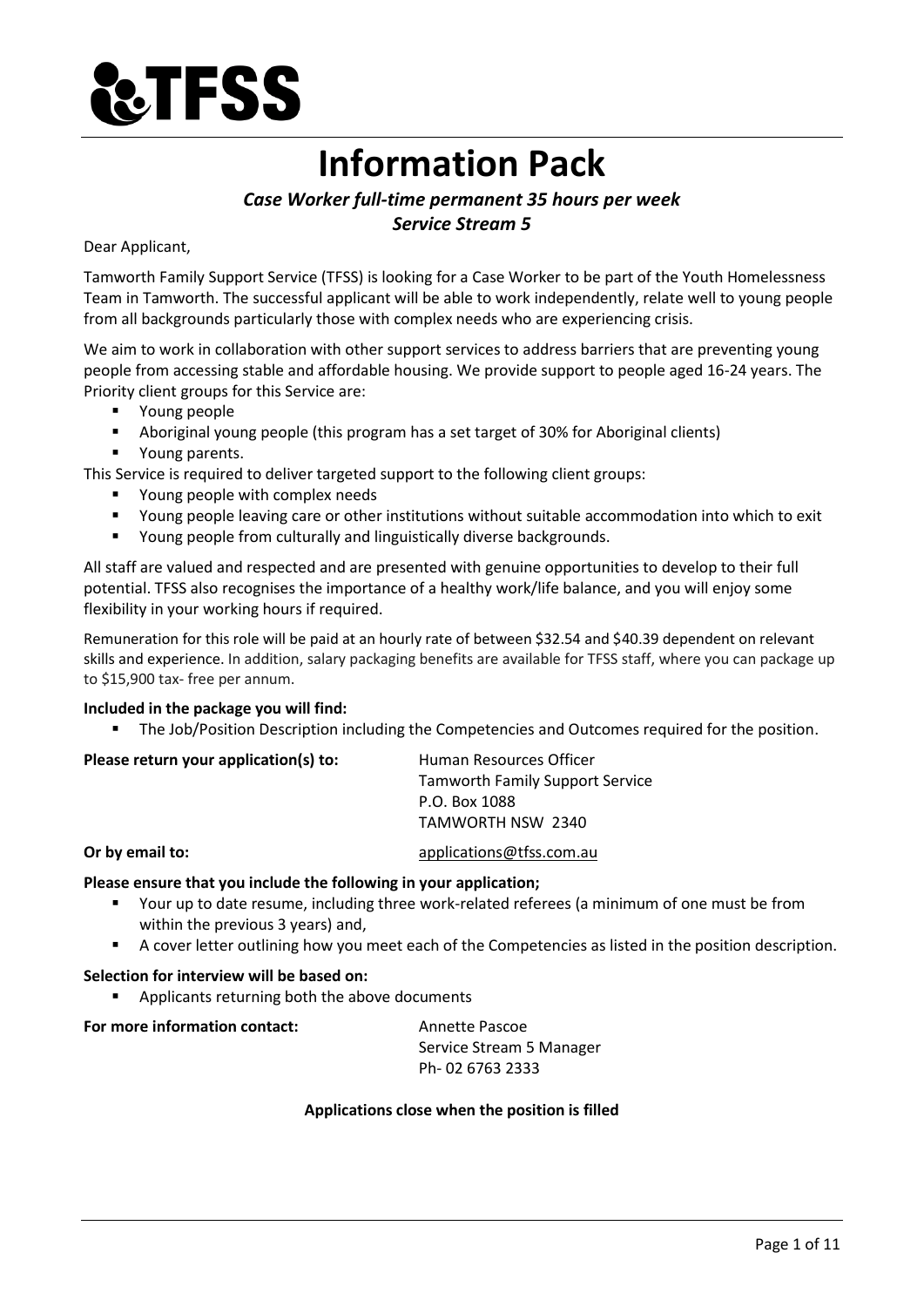

| <b>Position Description</b>                 |                                                                                                     |  |
|---------------------------------------------|-----------------------------------------------------------------------------------------------------|--|
| <b>Position Title</b><br>$\mathbf{1}$ .     | Case Worker                                                                                         |  |
| 2. Service                                  | <b>Youth Homelessness</b>                                                                           |  |
| Program<br>З.                               | Tamworth Youth Homelessness Support Service (TYHSS)                                                 |  |
| Location<br>4.                              | Tamworth                                                                                            |  |
| <b>Reporting Manager/ Team Leader</b><br>5. | Service Stream 5 Manager/ Team Leader Youth Refuge                                                  |  |
| <b>Relevant Award(s)</b><br>6.              | Social, Community, Homecare and Disability Services (SCHADS)<br>Industry Award (MA000100)           |  |
| <b>Classification</b><br>7.                 | Social and community services employee, Level 3 or 4<br>dependant on qualifications and experience. |  |
| <b>Position Terms</b><br>8.                 | Full-time permanent                                                                                 |  |
| <b>Probationary Period</b><br>9.            | 6 Months                                                                                            |  |

# **Criteria and Competencies**

#### **Essential:**

- I. Tertiary qualification in related discipline, or Associate diploma with relevant experience or Diploma with extensive experience.
- II. Demonstrated ability to use initiative be self-directed and work as part of a team.
- III. Demonstrated experience working with young people.
- IV. Demonstrated experience in case management.
- V. Understanding of cultural issues with the ability to work with minority groups such as those of Aboriginal and Torres Strait Islander and non-English speaking backgrounds.
- VI. Understanding of child protection and mandatory reporting requirements.
- VII. Driver's Licence
- VIII. Registered and comprehensively insured motor vehicle.
- IX. Working with Children Check employee number
- X. Proof of COVID -19 vaccination

#### **Desirable:**

- I. An understanding of the TFSS Programs
- II. Demonstrated knowledge of Work, Health and Safety (WHS) practices and guidelines
- III. Understanding of the demographics and relevant issues within the geographical area of the program.

# **Organisation Objectives**

TFSS is a non-government, community-based organisation that has been delivering services to families in Tamworth since 1979. It has more than 90 staff across all programs, operating in Tamworth and surrounding areas including Armidale, Inverell, Gunnedah, Narrabri, Quirindi, Manilla, Barraba and Moree. TFSS now comprises of multiple funded programs. These include Government funded programs that are free to the community. The aim of TFSS is to provide help to people in need, ensuring each client receives professional and appropriate services and referrals.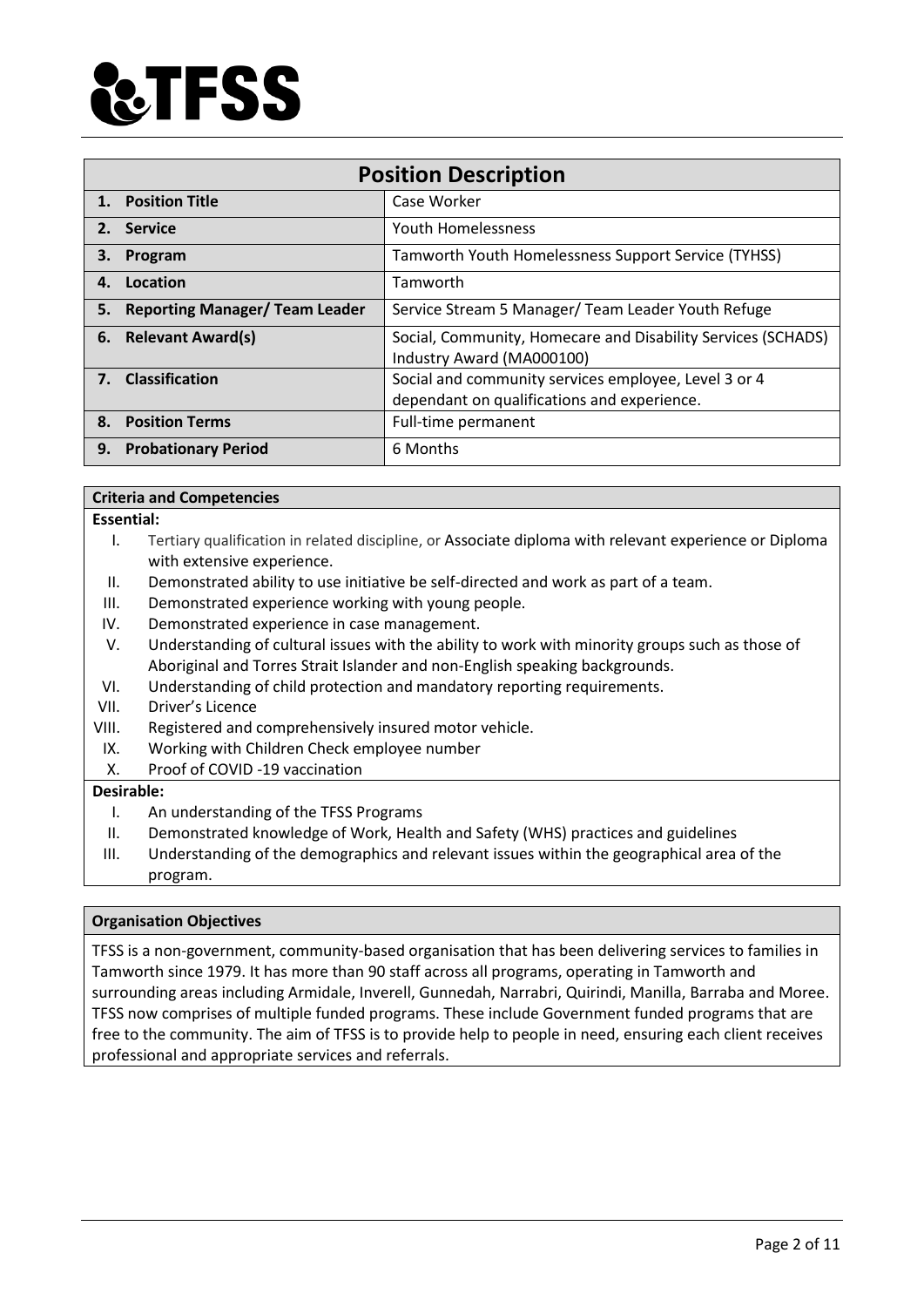

# **TFSS Vision**

Thriving Communities, Endless Possibilities

# **Mission**

We work toward achieving our vision through our purpose, which is to:

- 1. Strengthen and improve social and personal well-being for individuals, families, and communities;
- 2. Promote access, equality, and social justice; and
- 3. Deliver services of quality and value.

#### **TFSS Values**

TFSS is supported by a set of values which guide the way we work, make decisions, and provide services. We define these values as:

- Diversity: To accept and appreciate differences
- Integrity: To always act with honesty and professionalism
- Community: To have a sense of responsibility and contribution
- Leadership: To utilise our position to drive change
- Partnerships: To work collaboratively to deliver the best outcomes

#### **Program and Position Objectives**

- The Tamworth Youth Homelessness Support Service will provide client-centred homelessness support services including prevention and early intervention, rapid rehousing, crisis and transition responses, and intensive responses for young people with complex needs, and young parents.
- The Service will identify young people, including young parents, who are at imminent risk of homelessness and support them to remain safely in their existing housing, or where appropriate use a range of approaches to assist young people to secure and sustain safe and stable housing. The Service will ensure young people who become homeless are supported to be rapidly and safely rehoused, and once accommodation has been secured will receive post-crisis support to assist them to maintain the accommodation.
- Services will be delivered from Tamworth, and outreach to outlying communities via collaboration with schools and other agencies who work with young people, such as Juvenile Justice, Health and Headspace will be undertaken when required.
- The young people will also be supported by intensive case management to address the issues that have led to them becoming homeless. Support provided will be based on individual needs with the Service having the capacity to increase or decrease the level of support as needed to enable the young person to stabilise their housing. Pre-exit support planning may also be required for those in institutional settings.
- A key focus of the Service is to ensure young people are supported to access, maintain or re-enter education, training and/or employment.
- The Service must have specialist skills, knowledge, experience, and capabilities to respond to young people and young parents, and their specific needs.
- The Service will identify hot spots where young people are sleeping rough and undertake assertive outreach to link them with appropriate support services, including accommodation, health services and income support as appropriate.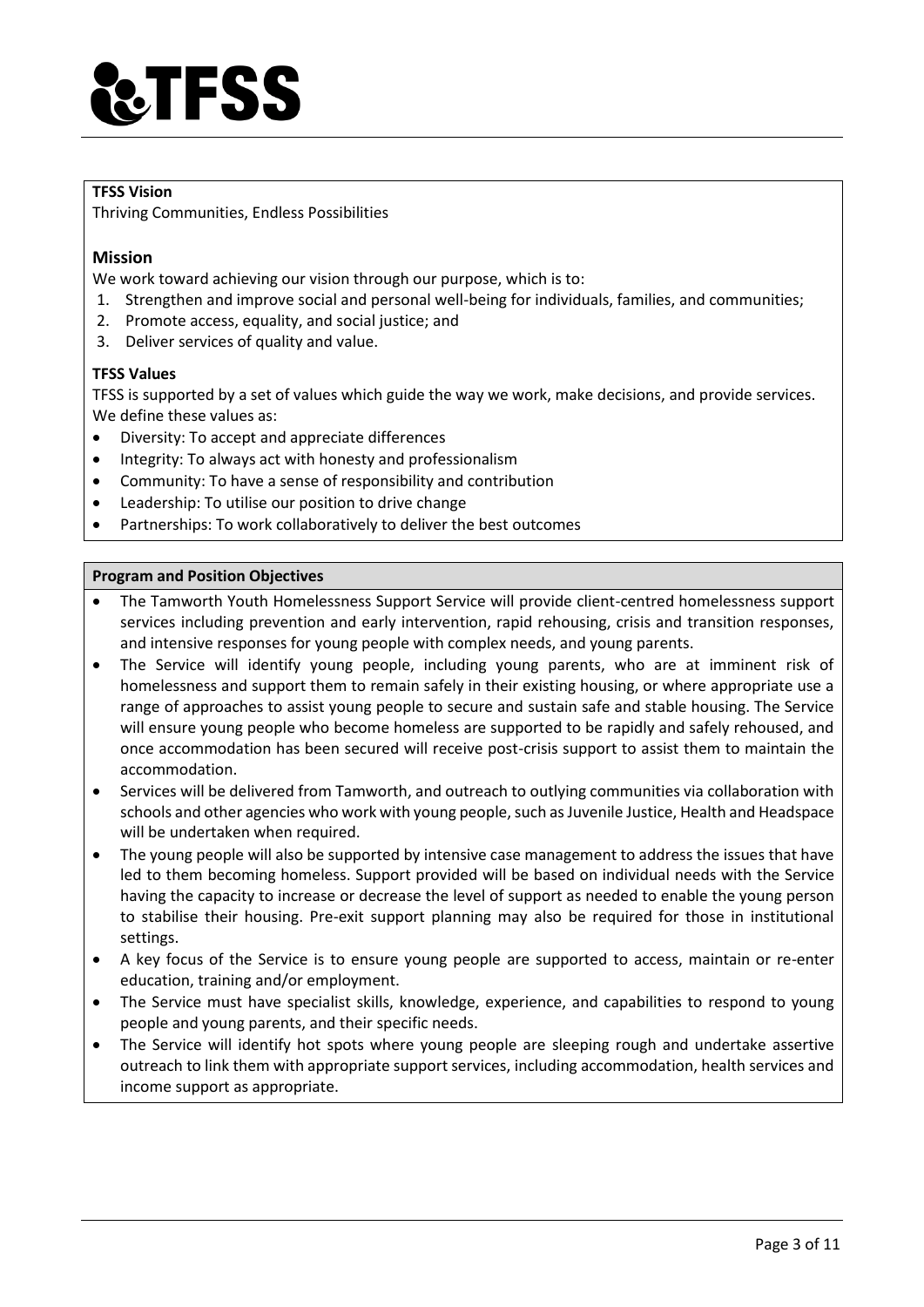# **TFSS**

- The Service will contribute to the Premiers Priority to reducing homelessness by participating in street counts and identify hot spots where people are sleeping rough and undertake assertive outreach to link them with appropriate support services, including accommodation, health services and income support as appropriate.
- The Service will Implement the use of the VI-SPDAT/By-Name-List where appropriate
- The Service will work collaboratively with the community housing provider in streamlining those clients who are referred to the service due to requiring temporary accommodation
- The Service will operate in a cooperative and collaborative service network of community, NGO and government service providers all working in partnership to deliver effective integrated services to people at risk of homelessness or those who are already homeless in the area. The Service will work in an integrated way with local youth homelessness services and other youth and young people's services in the district.
- The Service will have collaborative arrangements with specialist support services (such as education, training and employment, mental health, drug, and alcohol services) to facilitate access for their clients with complex needs. Service Providers are strongly encouraged to develop partnerships with local social housing providers and their range of products and services.
- Case coordination will be comprehensive and will ensure young people are provided with multiple services that are more intensive than the provision of information and referral only. This may include but is not limited to advocacy, assisted referral and brokerage.
- The Service will provide access to brokerage funding to tailor service responses to the individual needs of clients as part of their case plan, including facilitating the purchase of services (e.g., case worker) and goods (household furniture), or a responsive and timely approach to resolving critical issues to move a client to housing stability.
- A significant number of clients assisted by this Service will be Aboriginal. It is expected you will form close working partnerships with local Aboriginal service providers and organisations such as Aboriginal Land Councils. Strong links to the Aboriginal communities in the target locations are required.

| <b>Key Capabilities</b>      |                     |                                                       |  |
|------------------------------|---------------------|-------------------------------------------------------|--|
| <b>Stream</b>                | <b>Descriptor</b>   | <b>Tier</b>                                           |  |
| <b>Community and</b>         | Networks and        | 1.1.1 Utilises own community networks to achieve      |  |
| <b>Interagency Relations</b> | <b>Stakeholders</b> | established outcomes.                                 |  |
| (Community                   | Community           | 1.1.2 Contribute to staff forums and meetings about   |  |
| engagement, sectoral         |                     | key community issues.                                 |  |
| awareness and                | Partnerships and    | 1.2.2 Participates effectively in networks and        |  |
| working                      | collaboration       | community meetings to advance organisational          |  |
| collaboratively with         |                     | objectives.                                           |  |
| other stakeholders in        |                     | 1.2.3 Works collaboratively with other organisations  |  |
| formal and informal          |                     | in formal and informal partnerships to achieve client |  |
| partnerships                 |                     | outcomes.                                             |  |
|                              | Social Justice      | 1.2.5 Demonstrates commitment to social justice       |  |
|                              |                     | and social inclusion.                                 |  |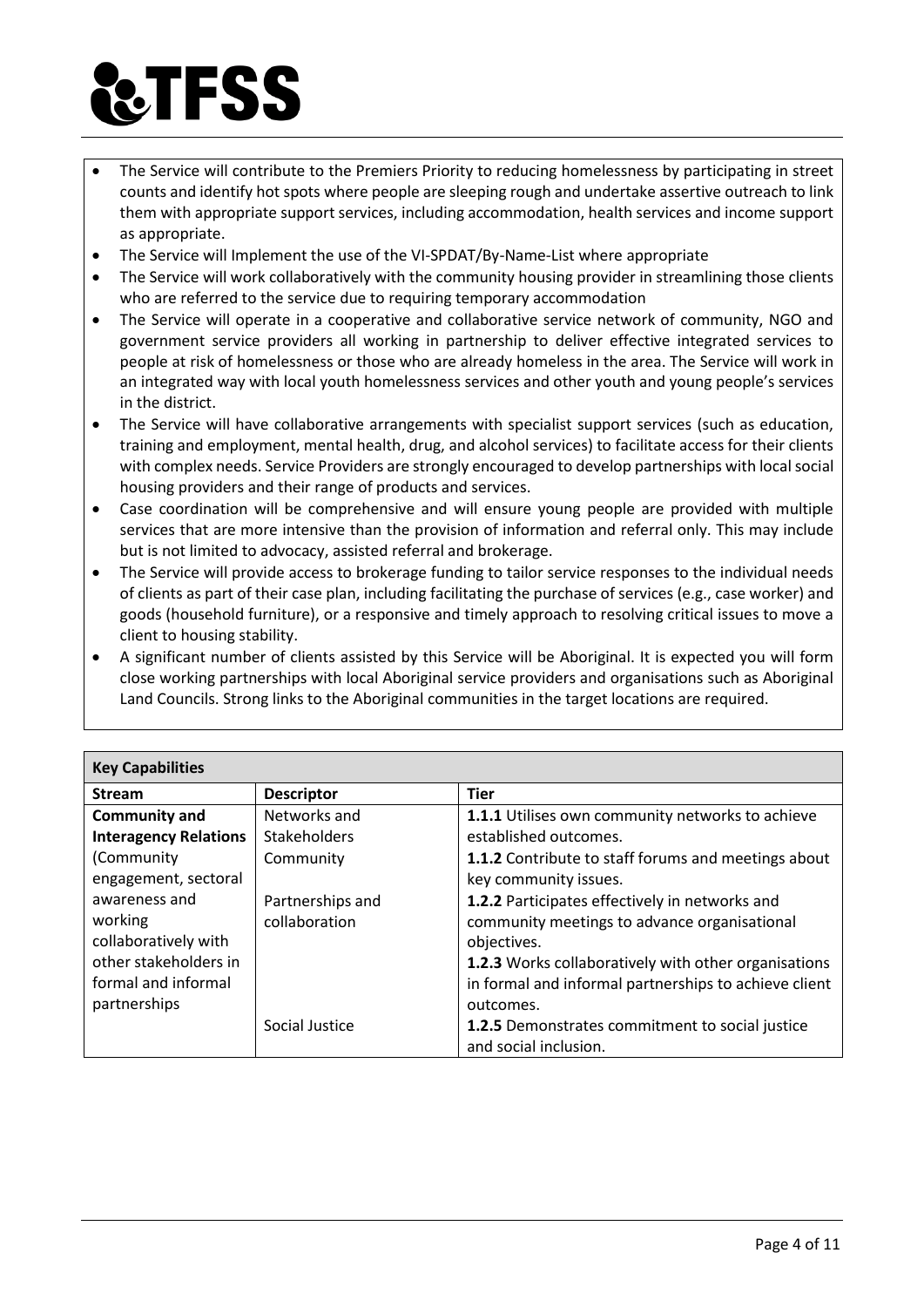

| <b>Key Capabilities</b>           |                              |                                                                                                    |  |
|-----------------------------------|------------------------------|----------------------------------------------------------------------------------------------------|--|
| <b>Stream</b>                     | <b>Descriptor</b>            | <b>Tier</b>                                                                                        |  |
| Professionalism                   | <b>Time Management</b>       | 2.2.1 Manages time and uses tools effectively to                                                   |  |
| (Skills associated                |                              | assist with planning and organising.                                                               |  |
| with professional                 | <b>Ethics</b>                | 2.4.2 Models organisational values and preferred                                                   |  |
| conduct such as self-             |                              | behaviours and promotes the Code of Conduct.                                                       |  |
| management, ethical               | <b>Taking Responsibility</b> | 2.1.3 Takes responsibility for work outcomes and                                                   |  |
| behaviour, taking                 |                              | enacts authority as defined in the Position                                                        |  |
| responsibility,                   |                              | Description.                                                                                       |  |
| problem solving and               | Problem solving              | 2.1.4 Demonstrates common sense and uses                                                           |  |
| initiative)                       |                              | established strategies to solve routine problems.                                                  |  |
|                                   | Initiative and Enterprise    | 2.1.5 Contributes to ideas for improved ways of                                                    |  |
|                                   |                              | working.                                                                                           |  |
| Communication                     | Advocacy                     | 3.2.1 Advocates for clients to advance their interests                                             |  |
| (All forms of                     | <b>Written Communication</b> | 3.1.2 Provides accurate written information using                                                  |  |
| communication, such               |                              | forms, log books, templates appropriate to the task.                                               |  |
| as advocacy,                      | <b>Verbal Communication</b>  | 3.1.3 Speaks politely and explains issues and                                                      |  |
| negotiation, written              |                              | information clearly to clients, members, and                                                       |  |
| and verbal                        |                              | colleagues.                                                                                        |  |
| communication and                 | Public                       | 3.1.4 Participates actively in staff meeting and shares                                            |  |
| interpersonal style)              |                              | information to improve work environment                                                            |  |
|                                   |                              | outcomes.                                                                                          |  |
|                                   | Interpersonal Skills         | 3.2.5 Demonstrates appropriate interpersonal skills,                                               |  |
|                                   |                              | active listening, empathy, social awareness and                                                    |  |
|                                   | <b>United Vision</b>         | emotional intelligence in verbal communications.<br>4.1.1 Maintains enthusiasm and understands own |  |
| Leadership and<br><b>Teamwork</b> |                              | role in achieving the organisational mission.                                                      |  |
| (Leadership and                   | <b>Strategic Focus</b>       | 4.1.2 Follows work plan and prioritises key tasks.                                                 |  |
| challenges                        | <b>Team Dynamics</b>         | 4.1.3 Openly shares information, participates, and                                                 |  |
| associated with                   |                              | contributes to team discussion.                                                                    |  |
| working together,                 | <b>Conflict Management</b>   | 4.1.4 Consider the views of others and aims for team                                               |  |
| such as dealing with              |                              | cohesion.                                                                                          |  |
| difference, conflict,             | Diversity                    | 4.1.5 Values diversity in the team and supports                                                    |  |
| shared goals, and                 |                              | colleagues                                                                                         |  |
| team morale)                      |                              |                                                                                                    |  |
| <b>Resources, Assets</b>          | Procurement                  | 5.1.3 Makes low cost purchases and achieves value                                                  |  |
| and Sustainability.               |                              | for money.                                                                                         |  |
| (Necessary skills in              | Equipment and assets         | 5.1.4 Takes care when using and maintaining                                                        |  |
| the effective use of              |                              | equipment and aids.                                                                                |  |
| financial resources,              |                              |                                                                                                    |  |
| assets and                        |                              |                                                                                                    |  |
| equipment as well as              |                              |                                                                                                    |  |
| building the                      |                              |                                                                                                    |  |
| organisation's assets             |                              |                                                                                                    |  |
| and sustainability.               |                              |                                                                                                    |  |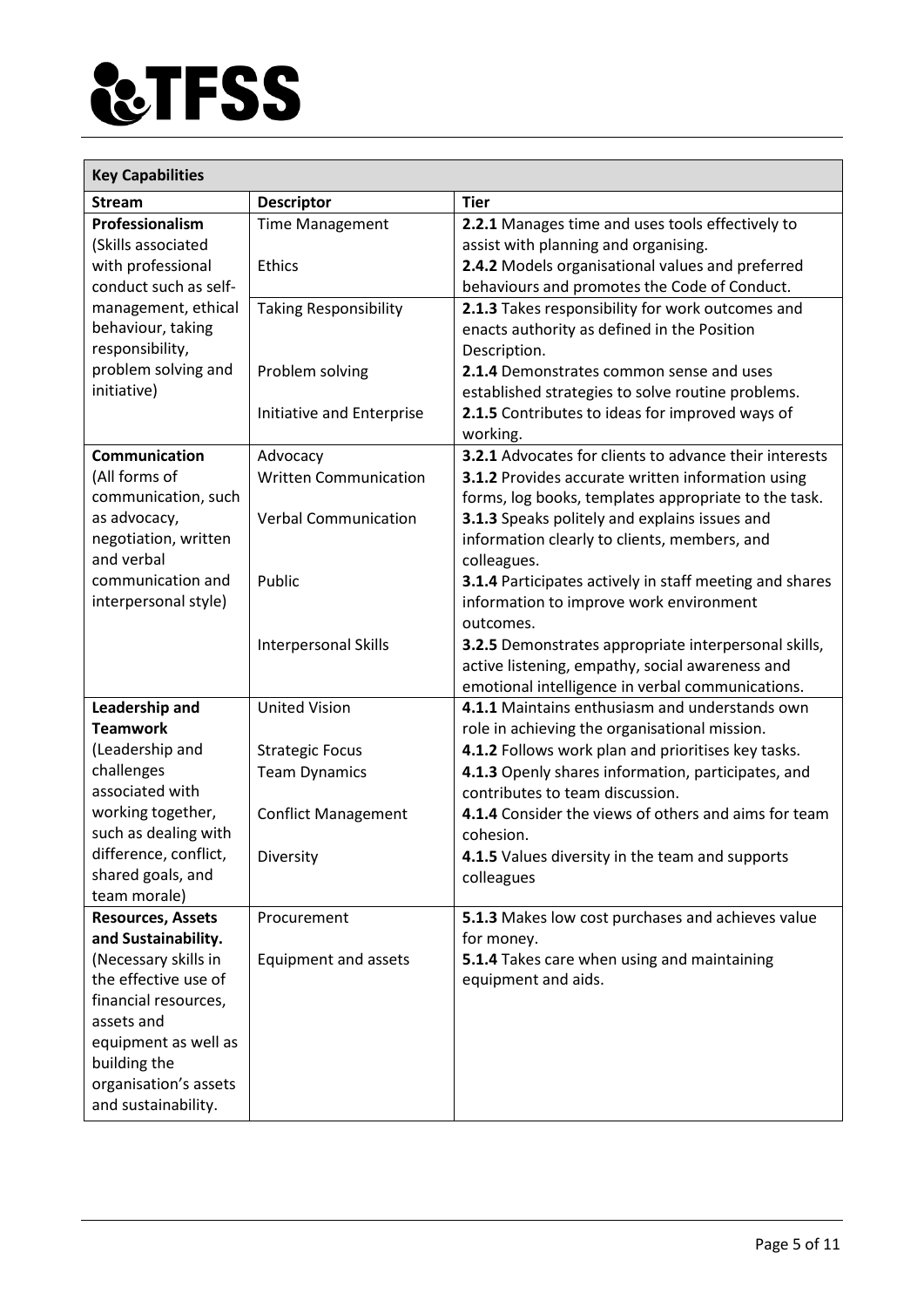

| <b>Descriptor</b><br><b>Tier</b><br><b>Stream</b><br>6.2.1 Demonstrates reflective and evidence based<br><b>Service Delivery</b><br><b>Reflective Practice</b><br>(Working with a<br>practice.<br>broad range of<br>6.2.2 Builds knowledge of client issues and<br>Knowledge of client<br>clients, communities,<br>requirements to improve practice<br>issues<br>and stakeholders,<br>6.2.3 Provides clients with high quality service and<br><b>Client Outcomes</b><br>maintaining<br>appropriate referrals<br>awareness of client<br>6.3.4 Supports team to value and work effectively<br>Diversity<br>issues, and ensuring<br>with client diversity<br>client dignity and<br>6.4.5 Fosters a culture of respect for clients<br>Client confidentiality<br>confidentiality)<br>confidentiality and dignity<br>and dignity<br><b>Achieving Results</b><br>7.2.3 Ensures clarity of understanding of required<br>Program<br>work, fulfils program and project responsibilities, and<br><b>Management and</b><br>achieves performance targets.<br><b>Policy Development</b><br>7.2.5 Utilises feedback from complaints to improve<br>Necessary skills in<br>Complaints handling and<br>the management of<br>continuous improvement<br>programs and reviews own performance<br>programs,<br>campaigns, projects,<br>and contracts as well<br>as policy<br>development and<br>implementation to<br>guide work practices.<br><b>Change and</b><br>8.1.1 Maintains a positive approach to change and |
|------------------------------------------------------------------------------------------------------------------------------------------------------------------------------------------------------------------------------------------------------------------------------------------------------------------------------------------------------------------------------------------------------------------------------------------------------------------------------------------------------------------------------------------------------------------------------------------------------------------------------------------------------------------------------------------------------------------------------------------------------------------------------------------------------------------------------------------------------------------------------------------------------------------------------------------------------------------------------------------------------------------------------------------------------------------------------------------------------------------------------------------------------------------------------------------------------------------------------------------------------------------------------------------------------------------------------------------------------------------------------------------------------------------------------------------------------------------------------------------------|
|                                                                                                                                                                                                                                                                                                                                                                                                                                                                                                                                                                                                                                                                                                                                                                                                                                                                                                                                                                                                                                                                                                                                                                                                                                                                                                                                                                                                                                                                                                |
|                                                                                                                                                                                                                                                                                                                                                                                                                                                                                                                                                                                                                                                                                                                                                                                                                                                                                                                                                                                                                                                                                                                                                                                                                                                                                                                                                                                                                                                                                                |
|                                                                                                                                                                                                                                                                                                                                                                                                                                                                                                                                                                                                                                                                                                                                                                                                                                                                                                                                                                                                                                                                                                                                                                                                                                                                                                                                                                                                                                                                                                |
|                                                                                                                                                                                                                                                                                                                                                                                                                                                                                                                                                                                                                                                                                                                                                                                                                                                                                                                                                                                                                                                                                                                                                                                                                                                                                                                                                                                                                                                                                                |
|                                                                                                                                                                                                                                                                                                                                                                                                                                                                                                                                                                                                                                                                                                                                                                                                                                                                                                                                                                                                                                                                                                                                                                                                                                                                                                                                                                                                                                                                                                |
|                                                                                                                                                                                                                                                                                                                                                                                                                                                                                                                                                                                                                                                                                                                                                                                                                                                                                                                                                                                                                                                                                                                                                                                                                                                                                                                                                                                                                                                                                                |
|                                                                                                                                                                                                                                                                                                                                                                                                                                                                                                                                                                                                                                                                                                                                                                                                                                                                                                                                                                                                                                                                                                                                                                                                                                                                                                                                                                                                                                                                                                |
|                                                                                                                                                                                                                                                                                                                                                                                                                                                                                                                                                                                                                                                                                                                                                                                                                                                                                                                                                                                                                                                                                                                                                                                                                                                                                                                                                                                                                                                                                                |
|                                                                                                                                                                                                                                                                                                                                                                                                                                                                                                                                                                                                                                                                                                                                                                                                                                                                                                                                                                                                                                                                                                                                                                                                                                                                                                                                                                                                                                                                                                |
|                                                                                                                                                                                                                                                                                                                                                                                                                                                                                                                                                                                                                                                                                                                                                                                                                                                                                                                                                                                                                                                                                                                                                                                                                                                                                                                                                                                                                                                                                                |
|                                                                                                                                                                                                                                                                                                                                                                                                                                                                                                                                                                                                                                                                                                                                                                                                                                                                                                                                                                                                                                                                                                                                                                                                                                                                                                                                                                                                                                                                                                |
|                                                                                                                                                                                                                                                                                                                                                                                                                                                                                                                                                                                                                                                                                                                                                                                                                                                                                                                                                                                                                                                                                                                                                                                                                                                                                                                                                                                                                                                                                                |
|                                                                                                                                                                                                                                                                                                                                                                                                                                                                                                                                                                                                                                                                                                                                                                                                                                                                                                                                                                                                                                                                                                                                                                                                                                                                                                                                                                                                                                                                                                |
|                                                                                                                                                                                                                                                                                                                                                                                                                                                                                                                                                                                                                                                                                                                                                                                                                                                                                                                                                                                                                                                                                                                                                                                                                                                                                                                                                                                                                                                                                                |
|                                                                                                                                                                                                                                                                                                                                                                                                                                                                                                                                                                                                                                                                                                                                                                                                                                                                                                                                                                                                                                                                                                                                                                                                                                                                                                                                                                                                                                                                                                |
|                                                                                                                                                                                                                                                                                                                                                                                                                                                                                                                                                                                                                                                                                                                                                                                                                                                                                                                                                                                                                                                                                                                                                                                                                                                                                                                                                                                                                                                                                                |
|                                                                                                                                                                                                                                                                                                                                                                                                                                                                                                                                                                                                                                                                                                                                                                                                                                                                                                                                                                                                                                                                                                                                                                                                                                                                                                                                                                                                                                                                                                |
|                                                                                                                                                                                                                                                                                                                                                                                                                                                                                                                                                                                                                                                                                                                                                                                                                                                                                                                                                                                                                                                                                                                                                                                                                                                                                                                                                                                                                                                                                                |
|                                                                                                                                                                                                                                                                                                                                                                                                                                                                                                                                                                                                                                                                                                                                                                                                                                                                                                                                                                                                                                                                                                                                                                                                                                                                                                                                                                                                                                                                                                |
|                                                                                                                                                                                                                                                                                                                                                                                                                                                                                                                                                                                                                                                                                                                                                                                                                                                                                                                                                                                                                                                                                                                                                                                                                                                                                                                                                                                                                                                                                                |
|                                                                                                                                                                                                                                                                                                                                                                                                                                                                                                                                                                                                                                                                                                                                                                                                                                                                                                                                                                                                                                                                                                                                                                                                                                                                                                                                                                                                                                                                                                |
|                                                                                                                                                                                                                                                                                                                                                                                                                                                                                                                                                                                                                                                                                                                                                                                                                                                                                                                                                                                                                                                                                                                                                                                                                                                                                                                                                                                                                                                                                                |
|                                                                                                                                                                                                                                                                                                                                                                                                                                                                                                                                                                                                                                                                                                                                                                                                                                                                                                                                                                                                                                                                                                                                                                                                                                                                                                                                                                                                                                                                                                |
|                                                                                                                                                                                                                                                                                                                                                                                                                                                                                                                                                                                                                                                                                                                                                                                                                                                                                                                                                                                                                                                                                                                                                                                                                                                                                                                                                                                                                                                                                                |
| <b>Responsiveness</b><br>adapts to new or different ways of working.<br>Change adaptability                                                                                                                                                                                                                                                                                                                                                                                                                                                                                                                                                                                                                                                                                                                                                                                                                                                                                                                                                                                                                                                                                                                                                                                                                                                                                                                                                                                                    |
| (Adapting to a<br>Multi-skilling<br>8.1.2 Takes advantage of opportunities for learning                                                                                                                                                                                                                                                                                                                                                                                                                                                                                                                                                                                                                                                                                                                                                                                                                                                                                                                                                                                                                                                                                                                                                                                                                                                                                                                                                                                                        |
| change environment,<br>and growing skills.                                                                                                                                                                                                                                                                                                                                                                                                                                                                                                                                                                                                                                                                                                                                                                                                                                                                                                                                                                                                                                                                                                                                                                                                                                                                                                                                                                                                                                                     |
| responding to new<br>Creativity and Innovation<br>8.1.3 Identifies opportunities to do things better,                                                                                                                                                                                                                                                                                                                                                                                                                                                                                                                                                                                                                                                                                                                                                                                                                                                                                                                                                                                                                                                                                                                                                                                                                                                                                                                                                                                          |
| and emerging trends<br>develops ideas with others and assists with the                                                                                                                                                                                                                                                                                                                                                                                                                                                                                                                                                                                                                                                                                                                                                                                                                                                                                                                                                                                                                                                                                                                                                                                                                                                                                                                                                                                                                         |
| through skill<br>implementation of routine change.                                                                                                                                                                                                                                                                                                                                                                                                                                                                                                                                                                                                                                                                                                                                                                                                                                                                                                                                                                                                                                                                                                                                                                                                                                                                                                                                                                                                                                             |
| acquisition, the use<br>8.2.4 Supports the use of new technology and<br>Technology                                                                                                                                                                                                                                                                                                                                                                                                                                                                                                                                                                                                                                                                                                                                                                                                                                                                                                                                                                                                                                                                                                                                                                                                                                                                                                                                                                                                             |
| of technology and<br>develops skills to master new technology.                                                                                                                                                                                                                                                                                                                                                                                                                                                                                                                                                                                                                                                                                                                                                                                                                                                                                                                                                                                                                                                                                                                                                                                                                                                                                                                                                                                                                                 |
| creative and<br>8.1.5 Prepares own development plan in<br>Learning and Development                                                                                                                                                                                                                                                                                                                                                                                                                                                                                                                                                                                                                                                                                                                                                                                                                                                                                                                                                                                                                                                                                                                                                                                                                                                                                                                                                                                                             |
| innovative work<br>consultation with Service Stream Manager                                                                                                                                                                                                                                                                                                                                                                                                                                                                                                                                                                                                                                                                                                                                                                                                                                                                                                                                                                                                                                                                                                                                                                                                                                                                                                                                                                                                                                    |
| practices)<br>9.1.1 Achieves targets in work plan and understands<br>Governance and<br>Strategy                                                                                                                                                                                                                                                                                                                                                                                                                                                                                                                                                                                                                                                                                                                                                                                                                                                                                                                                                                                                                                                                                                                                                                                                                                                                                                                                                                                                |
| link with strategic goal.<br>Compliance                                                                                                                                                                                                                                                                                                                                                                                                                                                                                                                                                                                                                                                                                                                                                                                                                                                                                                                                                                                                                                                                                                                                                                                                                                                                                                                                                                                                                                                        |
| (Systems and<br>9.1.2 Ensures that own work meets the organisations<br>Quality                                                                                                                                                                                                                                                                                                                                                                                                                                                                                                                                                                                                                                                                                                                                                                                                                                                                                                                                                                                                                                                                                                                                                                                                                                                                                                                                                                                                                 |
| processes to<br>quality requirements                                                                                                                                                                                                                                                                                                                                                                                                                                                                                                                                                                                                                                                                                                                                                                                                                                                                                                                                                                                                                                                                                                                                                                                                                                                                                                                                                                                                                                                           |
| implement the<br>9.1.3 Ensures that risks are identified and reported in<br><b>Risk Management</b>                                                                                                                                                                                                                                                                                                                                                                                                                                                                                                                                                                                                                                                                                                                                                                                                                                                                                                                                                                                                                                                                                                                                                                                                                                                                                                                                                                                             |
| strategic plan and<br>own work context.                                                                                                                                                                                                                                                                                                                                                                                                                                                                                                                                                                                                                                                                                                                                                                                                                                                                                                                                                                                                                                                                                                                                                                                                                                                                                                                                                                                                                                                        |
| the management of<br>9.1.4 Ensures safety of self and others in work<br><b>WHS</b>                                                                                                                                                                                                                                                                                                                                                                                                                                                                                                                                                                                                                                                                                                                                                                                                                                                                                                                                                                                                                                                                                                                                                                                                                                                                                                                                                                                                             |
| quality, risk, WHS<br>environment                                                                                                                                                                                                                                                                                                                                                                                                                                                                                                                                                                                                                                                                                                                                                                                                                                                                                                                                                                                                                                                                                                                                                                                                                                                                                                                                                                                                                                                              |
| and legislative<br>9.2.5 Is aware of relevant legislation and licensing<br>Legislation and                                                                                                                                                                                                                                                                                                                                                                                                                                                                                                                                                                                                                                                                                                                                                                                                                                                                                                                                                                                                                                                                                                                                                                                                                                                                                                                                                                                                     |
| compliance)<br>Compliance<br>requirements and ensures compliance in work                                                                                                                                                                                                                                                                                                                                                                                                                                                                                                                                                                                                                                                                                                                                                                                                                                                                                                                                                                                                                                                                                                                                                                                                                                                                                                                                                                                                                       |
| practice                                                                                                                                                                                                                                                                                                                                                                                                                                                                                                                                                                                                                                                                                                                                                                                                                                                                                                                                                                                                                                                                                                                                                                                                                                                                                                                                                                                                                                                                                       |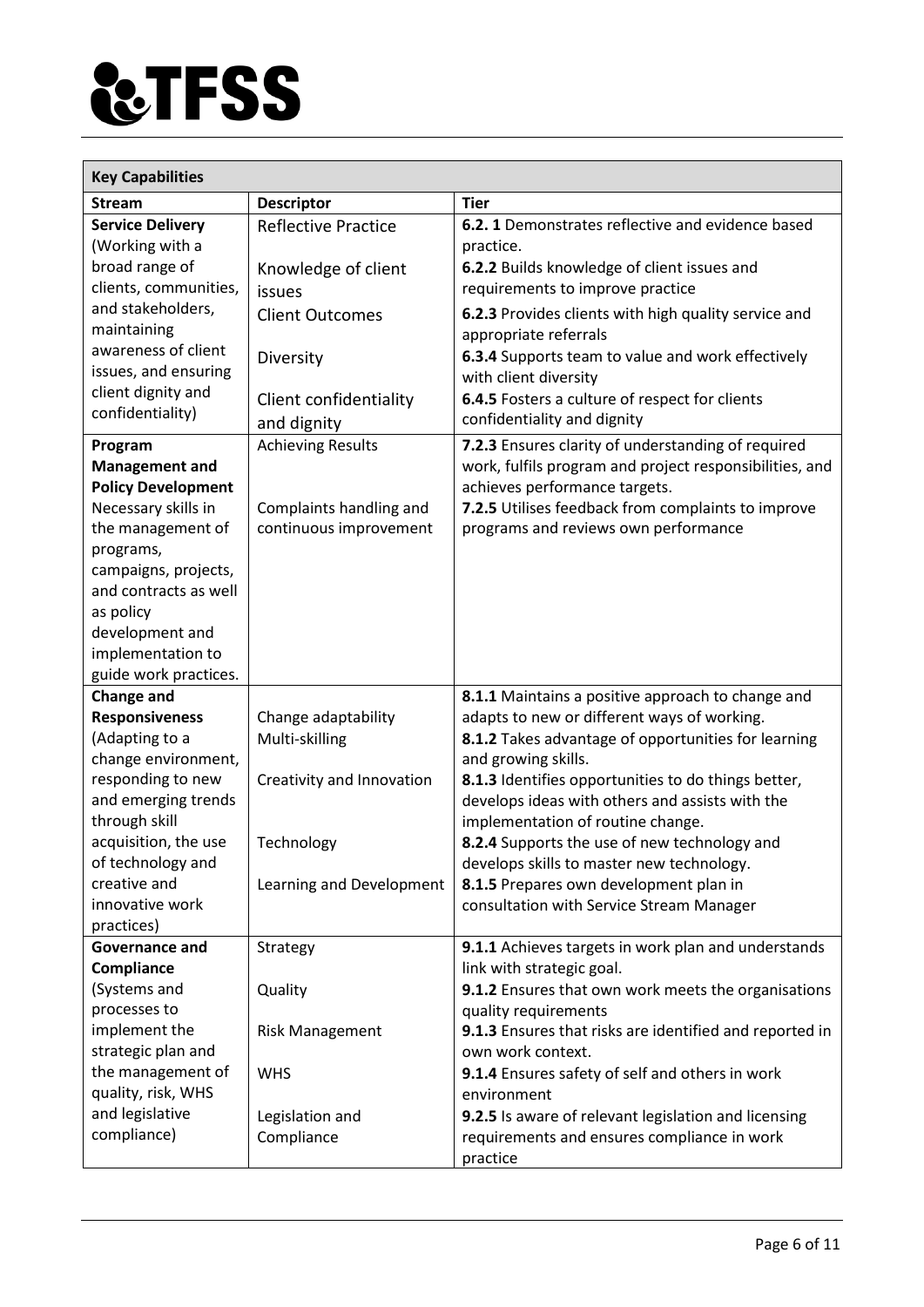

| <b>Position Specific Function</b> |                                                                                                                                                                                                                                                                                                                                                                                                                                                                                                                                                                                                                                                                                                                                                                                                                                                                                                                                                                                                                                                                                                                                                                                                                                                                                                                                                                                                                                                                                                                                                                                                                                                                                                                                                                                               |                                        |  |
|-----------------------------------|-----------------------------------------------------------------------------------------------------------------------------------------------------------------------------------------------------------------------------------------------------------------------------------------------------------------------------------------------------------------------------------------------------------------------------------------------------------------------------------------------------------------------------------------------------------------------------------------------------------------------------------------------------------------------------------------------------------------------------------------------------------------------------------------------------------------------------------------------------------------------------------------------------------------------------------------------------------------------------------------------------------------------------------------------------------------------------------------------------------------------------------------------------------------------------------------------------------------------------------------------------------------------------------------------------------------------------------------------------------------------------------------------------------------------------------------------------------------------------------------------------------------------------------------------------------------------------------------------------------------------------------------------------------------------------------------------------------------------------------------------------------------------------------------------|----------------------------------------|--|
| <b>Key Performance</b><br>Area    | <b>Expected Outcomes</b>                                                                                                                                                                                                                                                                                                                                                                                                                                                                                                                                                                                                                                                                                                                                                                                                                                                                                                                                                                                                                                                                                                                                                                                                                                                                                                                                                                                                                                                                                                                                                                                                                                                                                                                                                                      | <b>Key Performance</b><br>Indicator/s  |  |
| Key Competencies                  | Build and maintain a professional rapport with each<br>$\bullet$<br>service program within TFSS;<br>Implement an understanding of the Children and Young<br>$\bullet$<br>Persons (Care & Protection) Act [1998];<br>Prioritise to achieve the objectives of TFSS and the<br>$\bullet$<br>objectives of each program;<br>Provide appropriate communication based on the<br>$\bullet$<br>audience receiving;<br>Follow processes and systems to maintain accurate<br>٠<br>records.                                                                                                                                                                                                                                                                                                                                                                                                                                                                                                                                                                                                                                                                                                                                                                                                                                                                                                                                                                                                                                                                                                                                                                                                                                                                                                              | As per TFSS policies<br>and procedures |  |
| Responsibilities                  | To contribute to the operational objectives of the work area,<br>a position at this level may include some of the following:<br>Undertake responsibility for various activities in a<br>specialised area;<br>Exercise responsibility for a function within the<br>$\bullet$<br>organisation;<br>Allow the scope for exercising initiative in the application<br>٠<br>of established work procedures;<br>Assist in a range of functions and/or contribute to<br>٠<br>interpretation of matters for which there are no clearly<br>established practices and procedures although such<br>activity would not be the sole responsibility of such an<br>employee within the workplace;<br>Provide administrative support requiring a high degree of<br>٠<br>judgment, initiative, confidentiality, and sensitivity in the<br>performance of work;<br>Assist with or provide a range of records management<br>٠<br>services, however the responsibility for the records<br>management service would not rest with the employee;<br>Proficient in the operation of applicable computer<br>programs;<br>Supervise a limited number of lower classified employees<br>$\bullet$<br>or volunteers;<br>Allow the scope for exercising initiative in the application<br>$\bullet$<br>of established work procedures;<br>Deliver single stream training programs;<br>$\bullet$<br>Co-ordinate elementary service programs;<br>$\bullet$<br>Provide assistance to senior employees;<br>٠<br>Where prime responsibility lies in a specialised field,<br>$\bullet$<br>employees at this level would undertake at least some of<br>the following:<br>undertake some minor phase of a broad or more<br>complex assignment;<br>perform duties of a specialised nature;<br>provide a range of information services; | As required                            |  |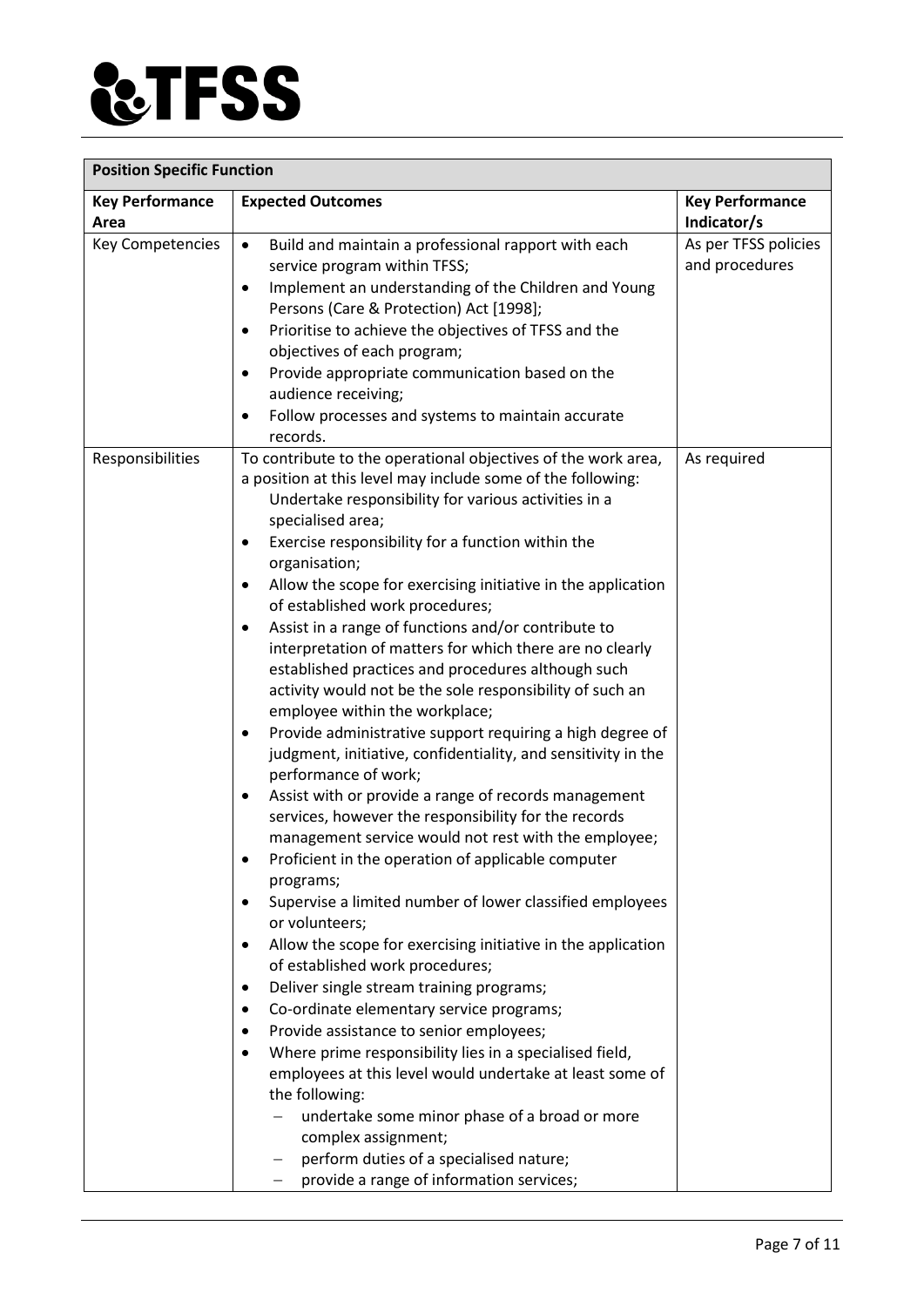

| <b>Position Specific Function</b> |                                                                                     |                                       |
|-----------------------------------|-------------------------------------------------------------------------------------|---------------------------------------|
| <b>Key Performance</b><br>Area    | <b>Expected Outcomes</b>                                                            | <b>Key Performance</b><br>Indicator/s |
|                                   | plan and co-ordinate elementary community-based<br>$\qquad \qquad -$                |                                       |
|                                   | projects or programs;                                                               |                                       |
|                                   | perform moderately complex functions including                                      |                                       |
|                                   | social planning, demographic analysis, survey design                                |                                       |
|                                   | and analysis.                                                                       |                                       |
| Workplace                         | Comply with the Quality Improvement Policy;<br>$\bullet$                            | As per TFSS policies                  |
| <b>Standards</b>                  | Promote and demonstrate a commitment to continuous<br>٠                             | and procedures                        |
|                                   | improvement across TFSS;                                                            |                                       |
|                                   | Understand and comply with TFSS policies, procedures,<br>$\bullet$                  |                                       |
|                                   | and workplace standards;                                                            |                                       |
|                                   | Maintain and ensure privacy and confidentiality;<br>$\bullet$                       |                                       |
|                                   | Take active responsibility for your own wellbeing in the<br>$\bullet$               |                                       |
|                                   | workplace and gain assistance if required;                                          |                                       |
|                                   | Use TFSS resources efficiently and effectively and treat<br>$\bullet$               |                                       |
|                                   | them with due care;                                                                 |                                       |
|                                   | Advise your manager of any obligations in relation to<br>$\bullet$                  |                                       |
|                                   | secondary employment;                                                               |                                       |
|                                   | Report any improper conduct;<br>$\bullet$                                           |                                       |
|                                   | Assist in the general maintenance, cleanliness, and<br>٠                            |                                       |
|                                   | presentation of workplace facilities.                                               |                                       |
| Skills, knowledge,                | Sound skills in oral and written communication with<br>$\bullet$                    | As required                           |
| experience,                       | clients and other members of the public;                                            |                                       |
| qualifications<br>and/or training | Thorough knowledge of work activities performed within<br>$\bullet$                 |                                       |
|                                   | the workplace;                                                                      |                                       |
|                                   | Sound knowledge of procedural/operational methods of<br>$\bullet$<br>the workplace; |                                       |
|                                   | May utilise limited professional or specialised<br>$\bullet$                        |                                       |
|                                   | knowledge;                                                                          |                                       |
|                                   | Working knowledge of statutory requirements relevant<br>٠                           |                                       |
|                                   | to the workplace;                                                                   |                                       |
|                                   | Ability to apply computing concepts.<br>$\bullet$                                   |                                       |
| Organisational                    | Graduates work under direct supervision<br>$\bullet$                                | As required                           |
| relationships                     | Works under general supervision except where this level                             |                                       |
|                                   | of supervision is not required by the nature of the                                 |                                       |
|                                   | responsibilities undertaken (see Responsibilities above);                           |                                       |
|                                   | Operate as member of a team;<br>٠                                                   |                                       |
|                                   | Supervision of other employees.<br>٠                                                |                                       |
| Finance and                       | Accurately and objectively report feedback;<br>$\bullet$                            | As per TFSS policies                  |
| Administration                    | Ensure completion of timesheets and have them sent                                  | and procedures                        |
|                                   | through to the Service Stream Manager                                               |                                       |
|                                   | weekly/fortnightly;                                                                 |                                       |
|                                   | Ensure all appropriate receipts and travel claims are sent<br>٠                     |                                       |
|                                   | through with time sheets.                                                           |                                       |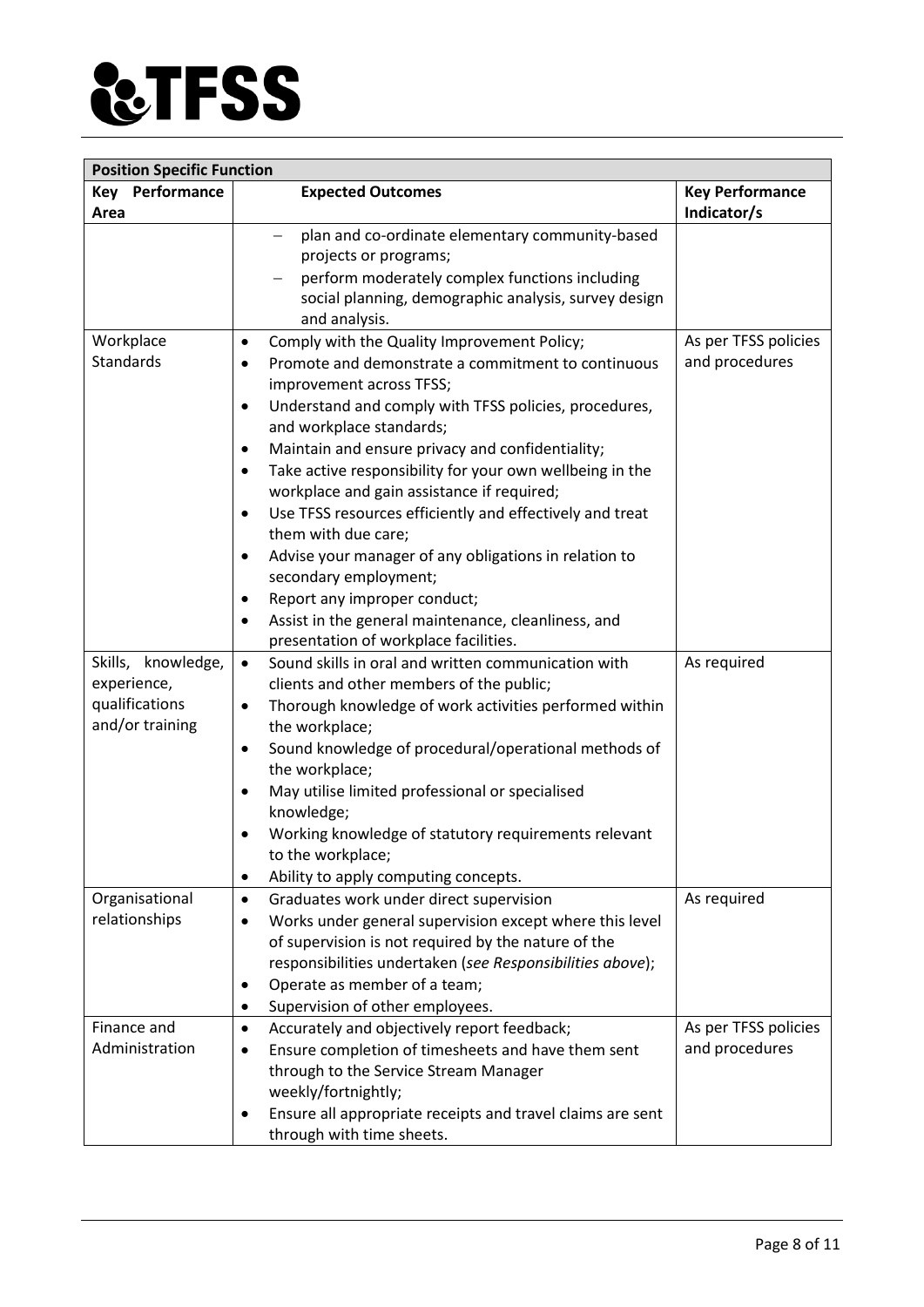

| <b>Position Specific Function</b> |                                                                                                                            |                                |  |
|-----------------------------------|----------------------------------------------------------------------------------------------------------------------------|--------------------------------|--|
| <b>Key Performance</b>            | <b>Expected Outcomes</b>                                                                                                   | <b>Key Performance</b>         |  |
| Area                              |                                                                                                                            | Indicator/s                    |  |
| Professional                      | Actively participate in 1:1/supervision;<br>$\bullet$                                                                      |                                |  |
| Development                       | Assist management to identify employee's own<br>$\bullet$                                                                  |                                |  |
|                                   | professional development needs;                                                                                            |                                |  |
|                                   | Attend relevant professional development opportunities<br>$\bullet$                                                        |                                |  |
|                                   | in order to fulfil your role;                                                                                              | Successful                     |  |
|                                   | Participate in cultural competencies, training, and<br>٠<br>activities;                                                    | completion training<br>courses |  |
|                                   | Where required, provide in-house training to other TFSS<br>$\bullet$                                                       |                                |  |
|                                   | staff at the completion of training attended outside the                                                                   | Applied knowledge              |  |
|                                   | service;                                                                                                                   | and skills in the              |  |
|                                   | Actively participate in a service evaluation and staff<br>$\bullet$                                                        | workforce                      |  |
|                                   | appraisals, review of job descriptions;                                                                                    |                                |  |
|                                   | Attend relevant meetings in relation to your role.<br>$\bullet$                                                            |                                |  |
| Safety & Risk                     | Take reasonable care of your own health and safety;<br>$\bullet$                                                           | As per TFSS policies           |  |
| Management                        | Take reasonable care that your own acts or omissions do<br>$\bullet$                                                       | and procedures                 |  |
|                                   | not adversely affect the health and safety of others;                                                                      |                                |  |
|                                   | Comply, so far as you are reasonably able, with<br>$\bullet$                                                               |                                |  |
|                                   | reasonable instructions, policies, and procedures to                                                                       |                                |  |
|                                   | assist TFSS to comply with the Work Health and Safety                                                                      |                                |  |
|                                   | Act;                                                                                                                       |                                |  |
|                                   | Raise any concerns in relation to WHS with your Health<br>٠                                                                |                                |  |
|                                   | and Safety Representative or Manager;                                                                                      |                                |  |
|                                   | Report all accidents, incidents, injuries, hazards and<br>$\bullet$                                                        |                                |  |
|                                   | equipment faults to your Supervisor, Manager or Health<br>and Safety Representative immediately;                           |                                |  |
|                                   | Report to work in a fit and proper condition, so that you<br>$\bullet$                                                     |                                |  |
|                                   | are able to competently undertake your duties.                                                                             |                                |  |
| Client Safety &                   | Provide a safe, comfortable physical environment for<br>$\bullet$                                                          | As per Children's and          |  |
| <b>Child Protection</b>           | clients and their children;                                                                                                | Young Person's (Care           |  |
|                                   | As a mandatory reporter you have a legal obligation to                                                                     | and Protection) Act            |  |
|                                   | report to the Community Services Helpline any                                                                              |                                |  |
|                                   | incidences of child abuse and neglect or if you have                                                                       | Chapter 16 A                   |  |
|                                   | reasonable grounds to suspect that a child is at risk of                                                                   |                                |  |
|                                   | harm to children and/or young people;                                                                                      |                                |  |
|                                   | Report any misconduct committed by staff against a<br>$\bullet$<br>person under 18 years;                                  |                                |  |
|                                   | Ensure that your actions do not expose clients or children<br>٠                                                            |                                |  |
|                                   | to harm;                                                                                                                   |                                |  |
|                                   | Assist in the reporting any complaints and investigation<br>$\bullet$                                                      |                                |  |
|                                   | of all relevant issues as prescribed by the NSW                                                                            |                                |  |
|                                   | Ombudsman Act 1974 (NSW).                                                                                                  |                                |  |
| Professionalism<br>and Conduct    | Work as part of a team in delivering quality outcomes for<br>$\bullet$                                                     | As per TFSS policies           |  |
|                                   | TFSS;                                                                                                                      | and procedures                 |  |
|                                   | Maintain professional relationships with TFSS program,<br>$\bullet$<br>Funding Body/s, community at large and all relevant |                                |  |
|                                   | stakeholders.                                                                                                              |                                |  |
|                                   |                                                                                                                            |                                |  |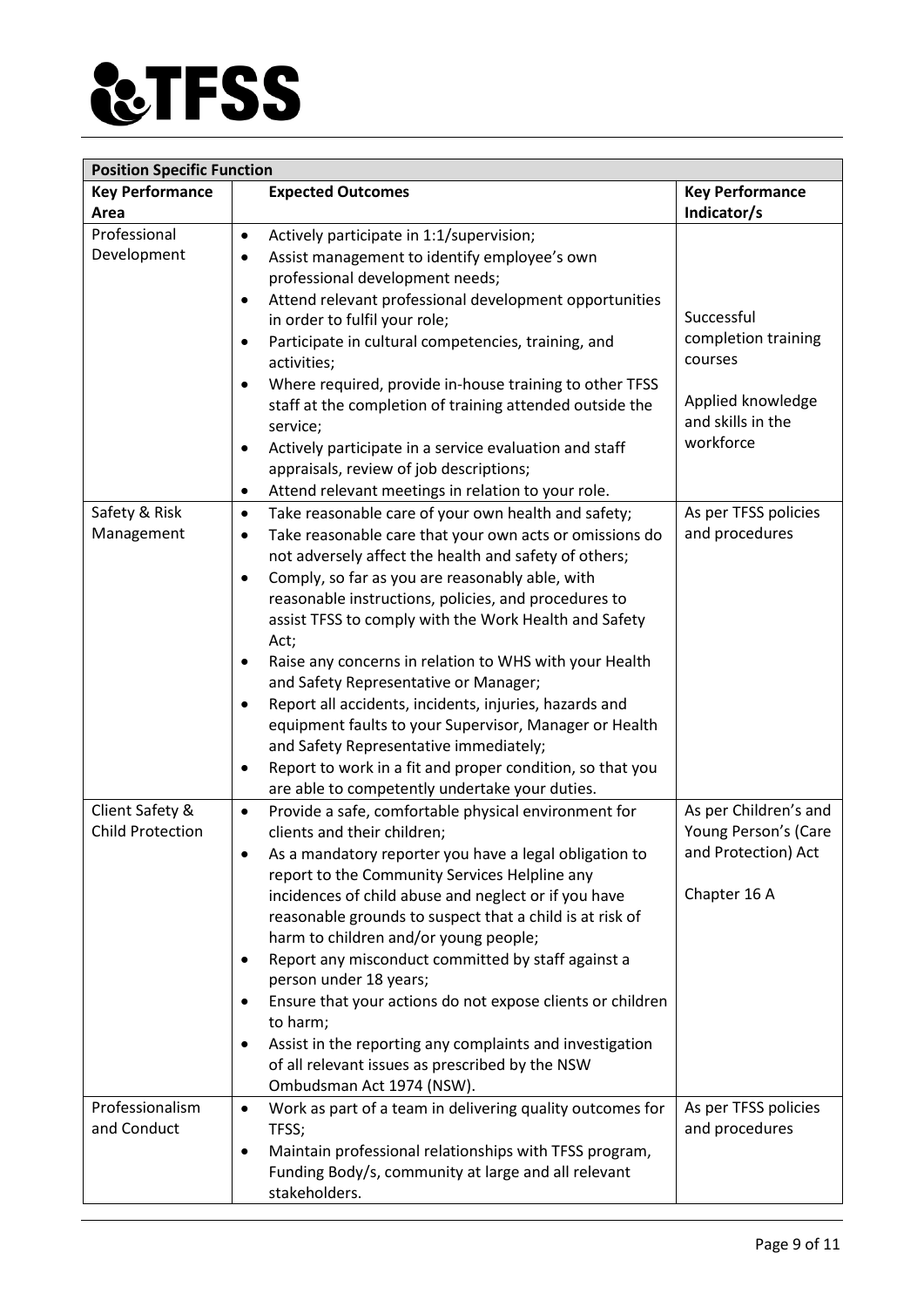

| <b>Position Specific Function</b> |                                                        |                        |
|-----------------------------------|--------------------------------------------------------|------------------------|
| <b>Key Performance</b>            | <b>Key Performance Area</b>                            | <b>Key Performance</b> |
| Area                              |                                                        | Area                   |
| Complaints                        | All complaints are acted on and handled within policy; | As per TFSS policies   |
|                                   | Manager is aware of complaints immediately.            | and procedures         |

#### **Extent of Authority**

- Act within policy and procedure;
- Graduates receive instructions on the broader aspects of the work;
- Freedom to act within defined established practices;
- Problems can usually be solved by reference to procedures, documented methods, and instructions;
- Assistance is available when problems occur.

# **Decisions that are Referred to your Manager**

- All issues that require a sign off/approval from the Service Stream Manager or those with the delegation of authority to do so;
- Issues outside of policy guidelines;
- Complaints from families or service providers;
- Requests for new business from Funding Bodies;
- Complaints from Funding Bodies.

# **Conditions of Employment:**

All TFSS workers are bound by the terms and conditions contained within the:

- TFSS Letter of Engagement;
- The Position Description;
- The relevant Industrial Award (s);
- TFSS Policies and Procedures and program specific protocols and guidelines;
- The TFSS Code of Conduct, as amended and endorsed by the TFSS Board of Directors from time to time.

It should be noted that you may need to perform other duties within your competence and knowledge as directed from time to time to meet our operational needs and we (TFSS) reserve the right to vary the above position description at any time in response to the changing needs of the program and organisation.